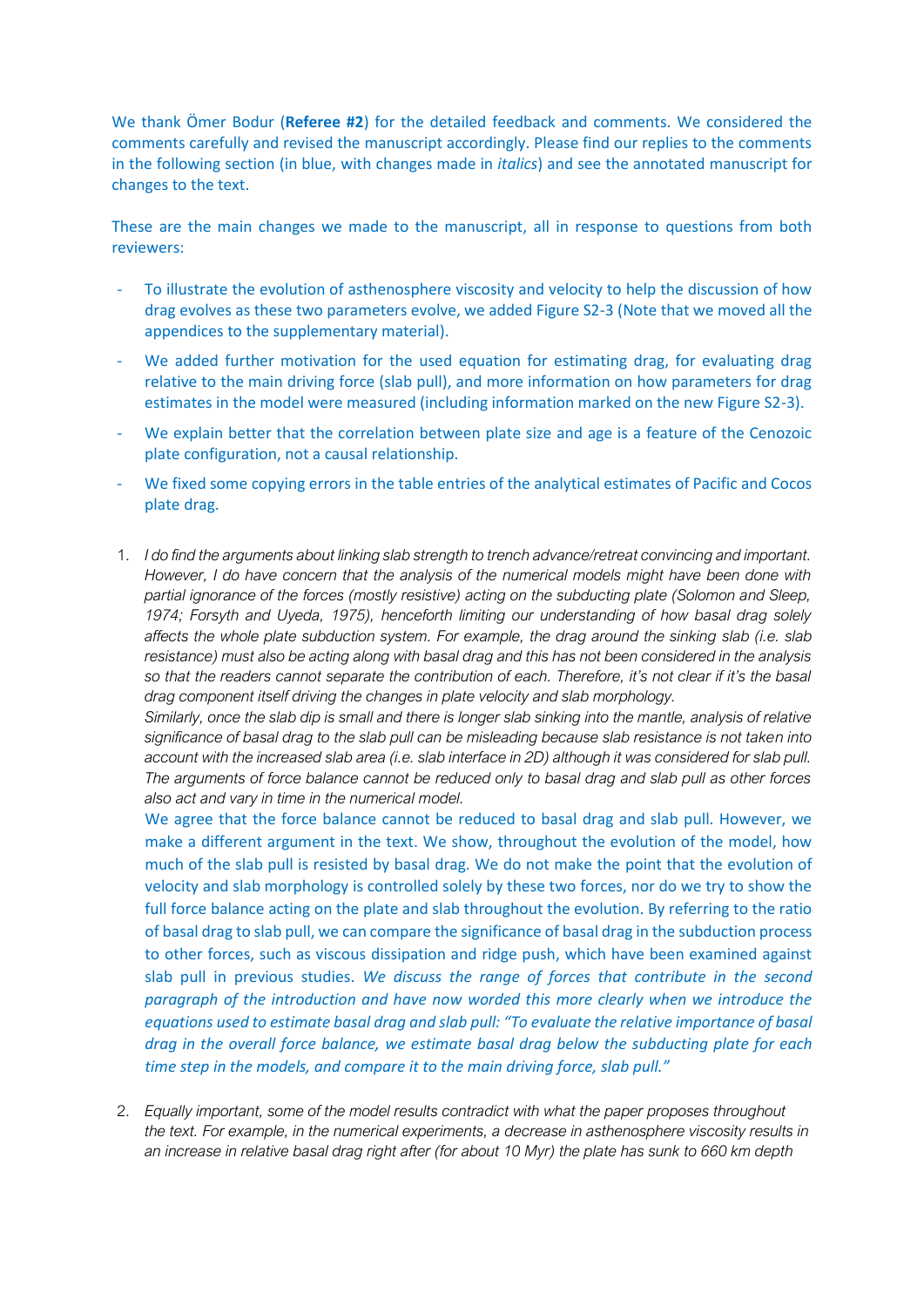*(comparing light red line with green line in Fig 6d). This is contrary to what is expected and needs clarification well before addressing other effects of basal drag (e.g. slab morphology).*

Indeed, the non-linear feedbacks in the models sometimes cause unexpected results. In this case, the lower viscosity of the asthenosphere leads to high velocities which by the time the plate reaches 660, mean that the long-plate model with lower viscosity asthenosphere, briefly ( $\approx$  10 Ma) experiences a higher drag than the reference case with higher asthenospheric viscosity at this same stage of the model. However, in spite of the complexities in how basal drag evolves, all results are consistent with the conclusion that basal drag is important.

*We added a short discussion of this to the description of the Reference models in the Results section in the revised manuscript: "Note that due to the nonlinear feedbacks in the models, there are about 10 Myr right after the plates reach the ULMB where the short plate experiences a higher drag than the long plate. These relatively high drag values for the short plate are a consequence of the high velocities that the short plate attains in response to the initially significantly lower drag (Fig. S2-3)."*

*3. The authors use a derived equation to estimate the slab pull and basal drag forces over time. These equations are (Eqn. 1, 2), most likely, valid only for iso-viscous plate and asthenosphere, and therefore may not be suitable to apply on the numerical modelling results. The authors also need to be cautious about necking of the subducting plate which results in significantly lower viscosities at the subducting plate as can be seen in Figure 3. This means, the slab pull force cannot act efficiently on the unsubducted part of the plate, hence an interpretation of the relative strength of basal drag and slab pull may become misinforming.*

Indeed Eq. 1 and 2 approximate the forces. In theory one could integrate over velocity, viscosity and density fields for more detailed measurements. However, this too would involve assumptions in choosing the boundary of the driving lithosphere and resisting asthenosphere, and a more nonlinear dependence on those choices. We found the approximate solution illustrates model behaviour well enough. Due to our adaptive mesh, we are able to resolve the strong core of the plate even if it is thin. Note that the minimum element size is 0.4 km, as noted in the text, which allows us to resolve a thin strong core, which may not be clearly reflected on the colour scale in Fig. 3 (but illustrated clearly in figures in Garel et al., 2014). This means that stress is always quite effectively transmitted from the surface plate to the slab and from the slab to the plate. In all of the results we analysed, we found that the viscosity in the bulk of the slab was at least an order of magnitude higher than the surrounding mantle

*We added a mention of this where the equations are introduced in the revised manuscript. "Note that the expression for*  $F_{SP}$  *assumes stresses are effectively transmitted from the slab to the plate, which is appropriate because the adaptive grids of our models ensure we always resolve the strong slab core, even when it is quite thin (Garel et al., 2014)".*

4. *Abstract: It's worth briefly indicating why the force balance in subduction dynamics is incompletely understood (e.g. fails to explain plate velocity?) I think the force balance, or the method itself, is not to blame, but the contributions to the force balance by different forces are quite uncertain. This should be made clear.*

*We reworded this sentence to "Subducting slabs are an important driver of plate motions, yet the relative importance of different forces in governing subduction motions and styles remains incompletely understood."* 

5. *[Lines: 140-150]: The lithosphere has a number of definitions and one of which is by viscosity profile (e.g. (Conrad and Molnar, 1997). In numerical models, the viscosities will vary and the effective*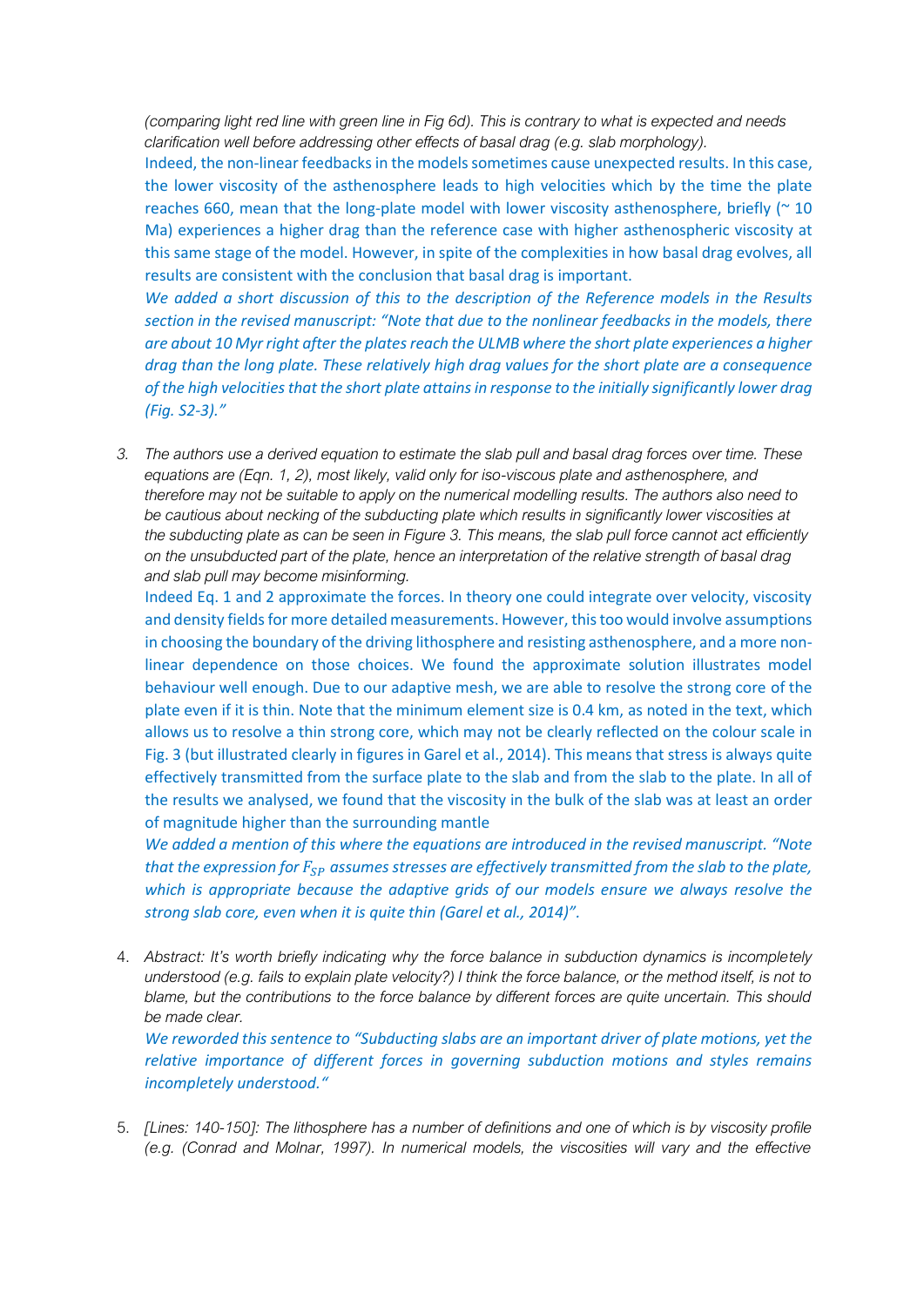*lithospheric thickness that you have used in the estimation of basal drag will also change accordingly (Bodur and Rey, 2019).*

That is indeed the case in our models. We use the 1100°C isotherm as the base of the lithosphere. The depth and shape of the isotherm changes with time and the thickness of the lithosphere changes with it. To account for that in the drag calculation, we measure the thickness at a given from the trench at each time step. *The process is detailed in lines 200-204, and new supplementary Figure S2.3 illustrates the evolution of various parameters, including the thickness of the lithosphere, through time, for the reference model.* 

6. *[Lines 158-160]: Please justify why avoiding any slab detachment during subduction is favoured. If the model results are only applicable to plates not showing slab detachment, then this should be mentioned early in the text or in the abstract. It's important to acknowledge that slab detachment has been used to explain important features of the Earth (Göǧüş and Psyklywec, 2008; Duretz and Gerya, 2013; Hacker and Gerya, 2013)*

Our aim in this paper is to model basic continuous subduction behaviour. Slab detachment is the terminal stage of subduction, which has been observed in different settings than ocean-ocean subduction (e.g. continental collision, subduction of continental fragments or seamounts, etc. See examples in Hacker and Gerya, 2013). We therefore aim for a rheology that allows continued subduction rather than slab detachment, or subduction freeze.

*We added this explanation to the Model Set-Up section in the revised manuscript:* "With this range of lithospheric and asthenospheric viscosities, we can generate continuous Earth-like oceanic style subduction while avoiding immediate slab detachments which result from to lithospheric weakening due to high strain rates, or the stalling of subduction due to unattainable forces required for the bending of very strong lithosphere".

*7. [Eqn1]: Please provide the derivation of the equation for basal drag and/or the page # of the citation you provided.*

The equation is based on Eq. (6.24) in section 6.3, Page 419, Turcotte, D. L. and Schubert, G.: Geodynamics, 2nd ed., Cambridge University Press, Cambridge. Available from: http://dx.doi.org/10.1017/CBO9780511807442, 2002. *We added the section number to the reference in the text and include the doi link in the reference list.*

- 8. *Section 4.3 [Lines 364-365]: The slab dip you consider here is quite higher than numerical models show. Why? It's also unclear what sort of data you have used to calculate the slab pull and basal drag estimates in Table 1. Please be more specific so that one can derive the same results individually for further reference. Also, for different plates, the asthenosphere viscosity (asth=10<sup>19</sup> Pa×s) is not necessarily the same, so you may need to consider different viscosities, at least mentioning about it.* This is partly the result of copying mistake. The dip used for the calculation was 70° rather than 80°. This dip angle was chosen as it is representative for dip angles observed on Earth (Lallemand et al. 2005). It should be noted that:
	- Considering a single value of slab dip angle, as well as single value for the slab width and other parameters, for a plate as varied as the Pacific cannot provide more than a first order estimation.
	- The difference between considering an angle of 70° and 50° is a factor of 1.2. This is a minor uncertainty considering the estimation of slab width and other values.
	- As first order estimation of forces, we think it is justified to use a single value of asthenospheric viscosity.